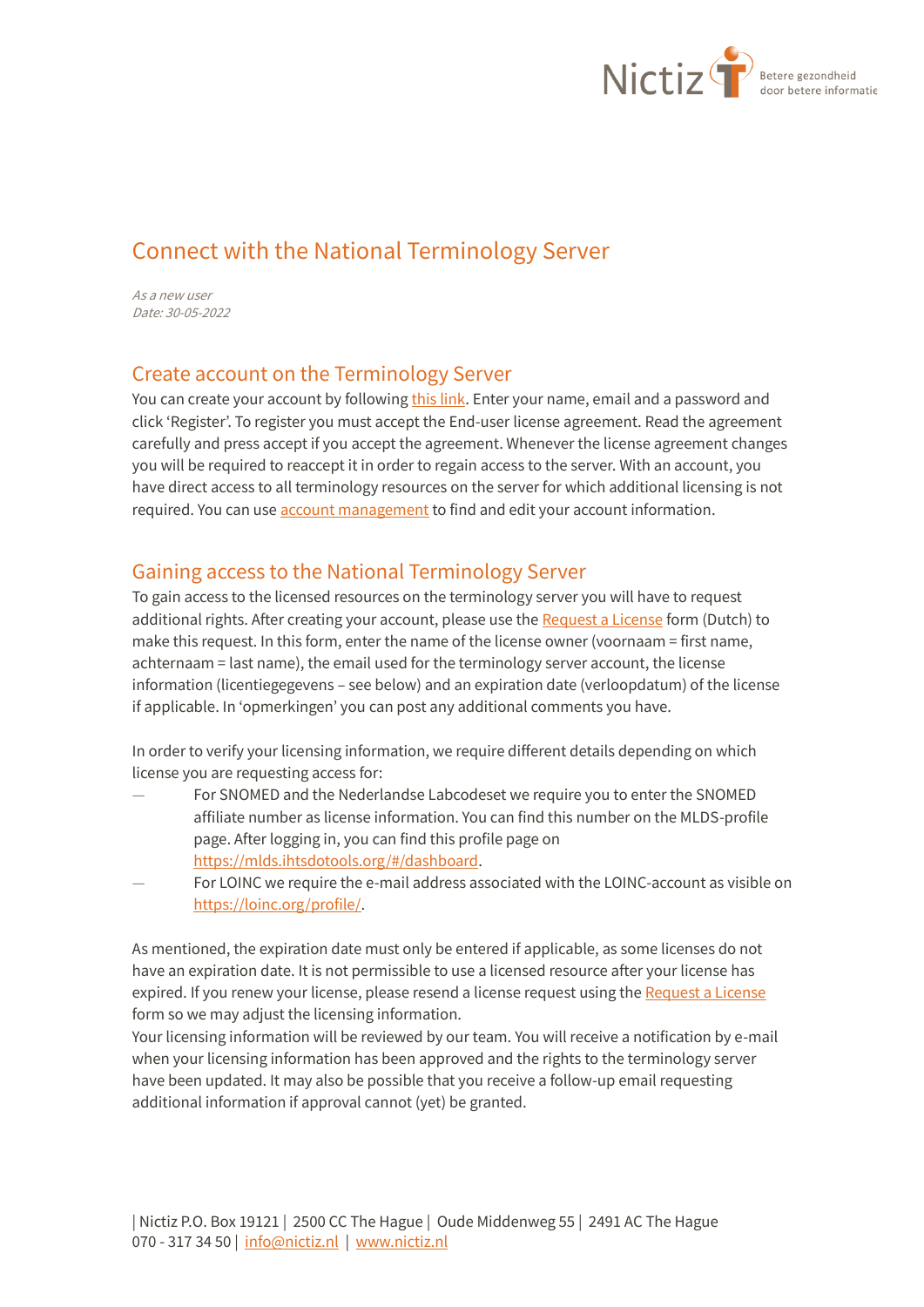

# Reaching the National Terminology Server

You use your username and password to log in to the terminology server. Please note that your username and e-mail are tied together, so a change to your email on your profile will also change the username that you log in with. There are multiple ways to approach the terminology server:

- 1. Onto UI
- 2. Snapper
- 3. Shrimp
- 4. FHIR API

#### Onto UI

By following the link<https://terminologieserver.nl/fhir> you will automatically be redirected to

Onto-UI, the dashboard of Ontoserver. Here you may log in by clicking 'login' at the top right corner of the screen. In this user interface you can also see for which resources you have been granted access and you can view the metadata or the 'capabillity statement' of the server. Due to the functionality of Onto-UI, you will see the syndication and delete buttons, regardless of your rights on the server. The execution of these commands can only be done if you have the correct rights to



do so, however. On this dashboard, you can also click through to Snapper and Shrimp, which you can find on the bar to the left under 'Apps'.

#### Snapper



Snapper is meant for adjusting and creating new terminology resources. You can approach the server with Snapper via the Onto-UI dashboard as mentioned earlier. You do this by going to <https://terminologieserver.nl/fhir> and clicking on 'Snapper', which you can find on the leftsidebar under 'Apps'. You can also us[e this direct link,](https://ontoserver.csiro.au/snapper/?iss=https://terminologieserver.nl/fhir) where you can log in by pressing 'Login' at the top right corner of the window.

#### Shrimp



Shrimp is used for a visual display of the hierarchy of the terminology resources. You can approach Shrimp on the server through the Onto-UI dashboard, as mentioned earlier. You do this by going to [https://terminologieserver.nl/fhir](https://terminologieserver.nl/fhir%22%20/) and clicking on 'Shrimp', which you can find on the left-sidebar under 'Apps'. You may also use [this direct link,](https://ontoserver.csiro.au/shrimp/?fhir=https%3A%2F%2Fterminologieserver.nl%2Ffhir) where you can log in by entering your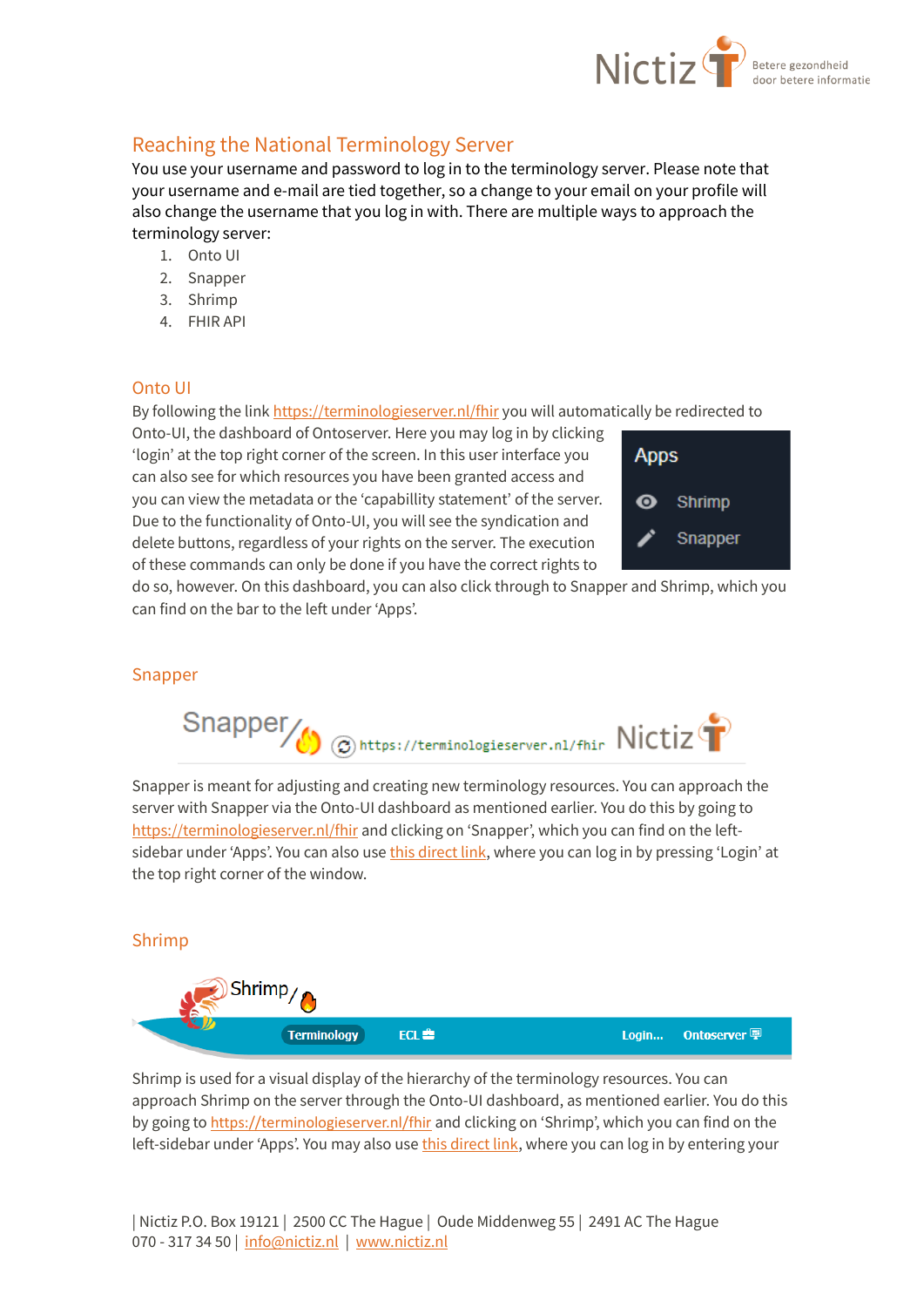

information in the pop-up window. Should the pop-up window not appear, you can also login by pressing 'Login' at the top right.

#### FHIR API

The biggest advantage can be gained when you approach the server using the FHIR API. For approaching the server, we use a bearer token as authorization method. You may find the location of the endpoint where you may retrieve a token at [https://terminologieserver.nl/fhir/.well-known/smart-configuration.](https://terminologieserver.nl/fhir/.well-known/smart-configuration) You can send a POSTrequest to this endpoint. This endpoint expects a request with the 'Content-Type'-header with the value 'application/x-www-form-urlencoded':

#### "Content-Type" : "application/x-www-form-urlencoded"

In the request body you then send the following data ('keys') body, where {{username}} and {{password}} are replaced by your username and password:

> { "grant\_type" : "password", "client\_id" : "cli\_client", "username" : {{username}}, "password" : {{password}} }

After successful authentication, you will receive an access\_token, a refresh\_token, and account information as a JSON-object. The **access\_token** is only valid for a specific period of time. By using the refresh\_token you can retrieve a new access\_token over extended periods of time. For more detailed instruction, we refer you to the **Keycloak documentation**.

By adding this access\_token to follow up-requests your personal information and licensing will be taken into account. An example of a JSON-object that can be sent in the header is the following, where {{access\_token}} should be replaced by your access\_token:

> { "Authorization": "Carrier {{access\_token}}", "Content-Type" : "application/x-wwwform-urlencoded" }

To verify if the authorization has been successful and the API is working you can search for a code system named 'NullFlavor'. This code system can be reached without licensing and so can be approached directly after creating your account. A **Postman-collection with example requests** including authentication is availabl[e GitHub.](https://github.com/terminologieserver/postman_voorbeelden/)

#### Github

On Github you can find the Nationale Terminologieserver as an Organization on [https://github.com/terminologieserver/.](https://github.com/terminologieserver/) Here you will find example requests,